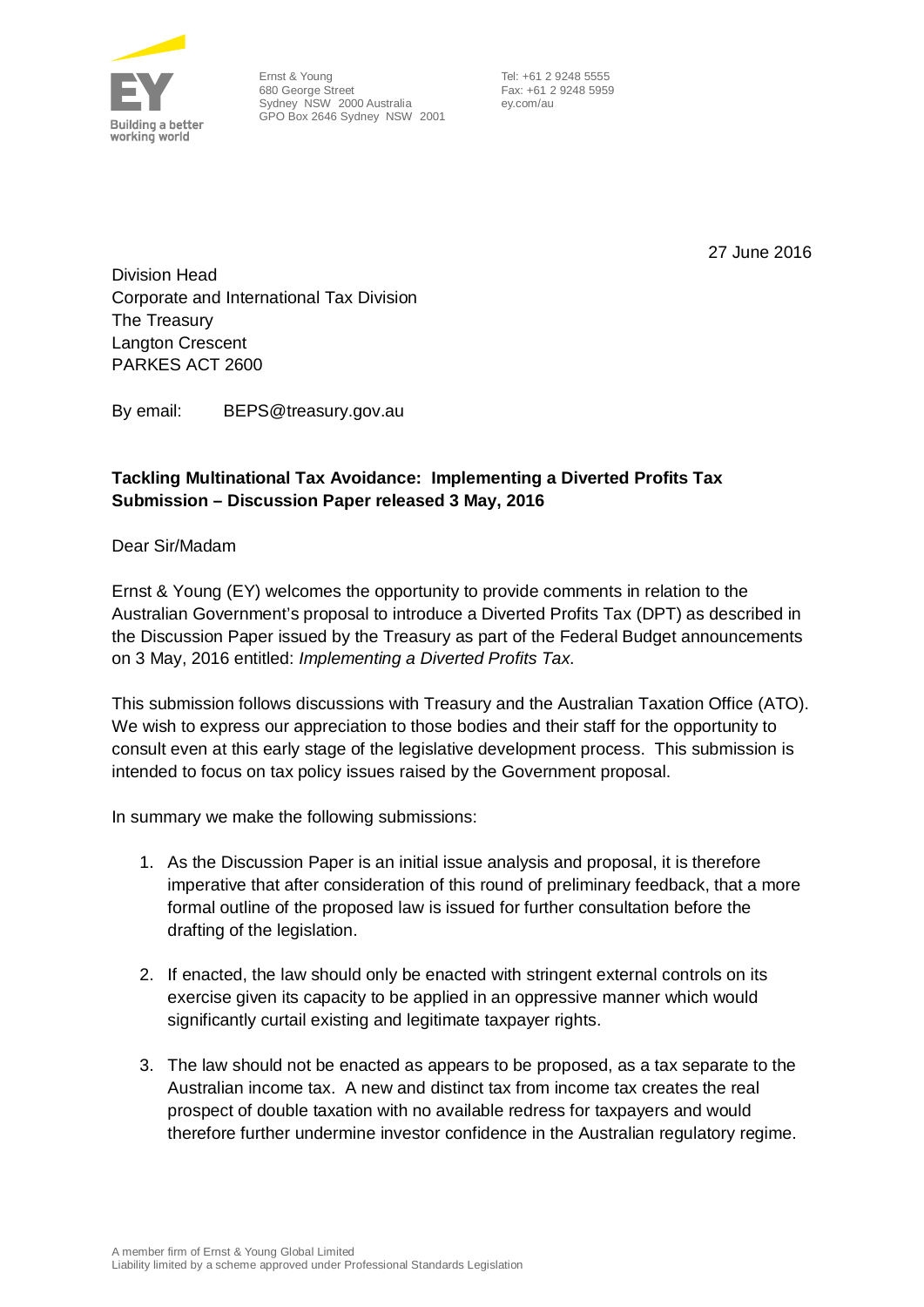

- 4. In order to give greater commercial clarity to a large body of taxpayers dealing with Australia's most favoured trading partners under circumstances where inappropriate tax outcomes should not be anticipated, the DPT should not apply where a transaction counter-party is a tax resident in a jurisdiction which is on the 'white list' for Australian CFC purposes.
- 5. Existing inter-company arrangements should be grand-fathered in order to mitigate the retrospective impact of the new rules.
- 6. The methodology proposed to calculate the DPT in 'excessive payment cases' is inappropriate, it needs to take account of allowable arm's length pricing otherwise it would lead to double taxation.
- 7. The DPT should not apply to financing transactions as they are comprehensively covered by Australia's existing tax integrity rules and reforms that are already being implemented or have been announced.
- 8. The DPT should not apply to collective investment vehicles.
- 9. The DPT should not apply to insurance, reinsurance nor captive insurance arrangements that genuinely transfer risk to offshore locations.
- 10. The 80% threshold for the effective tax mismatch test in order to apply the DPT is too high, as it is tested against Australia's existing internationally uncompetitive corporate tax rate of 30%.
- 11. The DPT should not be applied to reconstruct a related party transaction where, notwithstanding an effective tax mismatch the Australian tax liability has not been reduced

## **1. The broad scope and context of the DPT and current unresolved issues mean further consultation will be needed before drafting of law**

The DPT is potentially extremely broad in its application.

For the sake of comparison Treasury previously stated in 2015 that the Multinational Antiavoidance Law (MAAL) which commenced to operate from 1 January, 2016 would have a relatively narrow focus of 30 target companies. It is understood however that currently the ATO is actively engaged with approximately 170 companies that were identified as potentially impacted by the MAAL while many more have been required to review their own tax position in order to satisfy financial reporting requirements. In respect of the scope of the MAAL it is acknowledged that it is largely focused on US based multinational enterprises in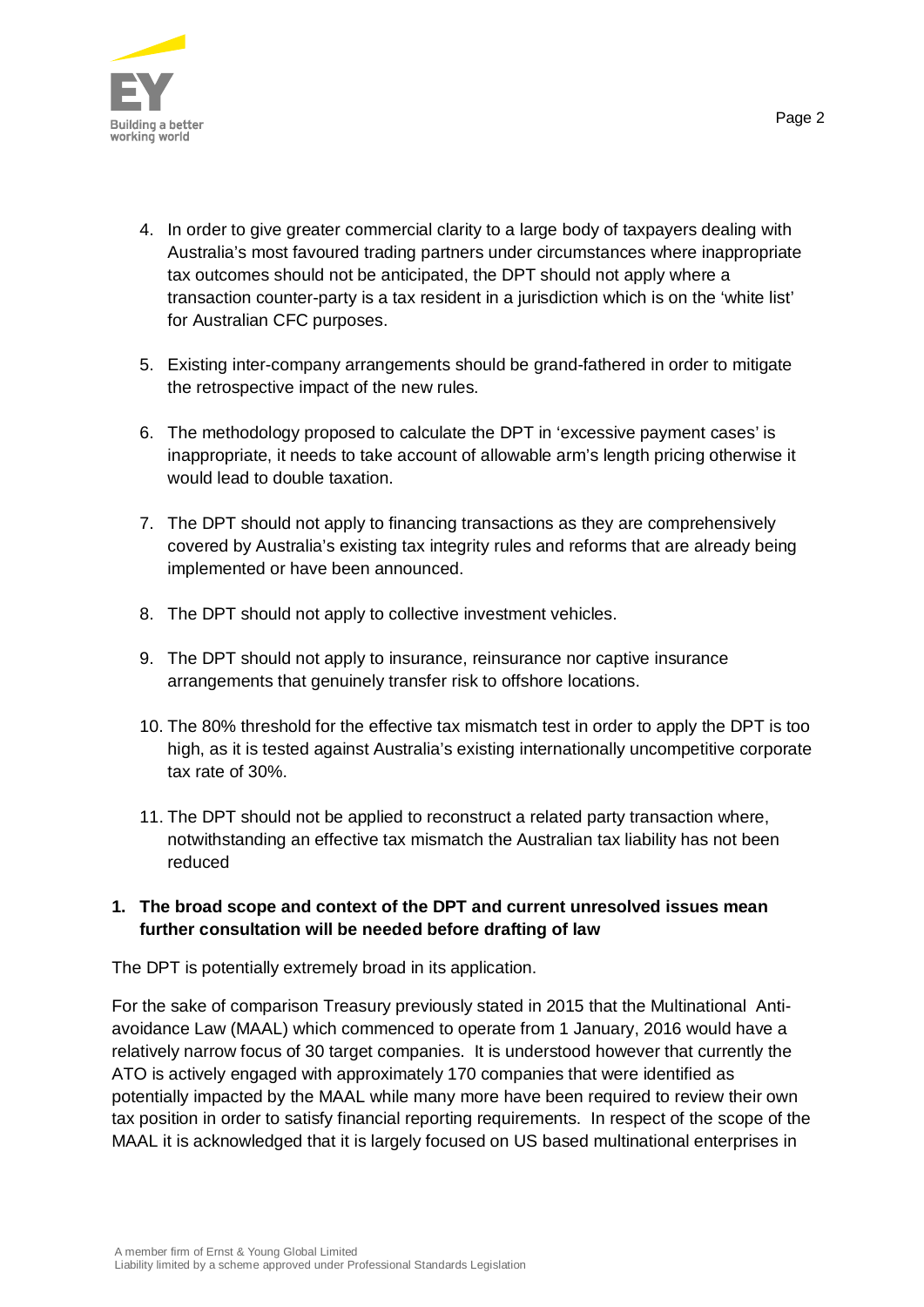

the technology and related sectors. This is because the MAAL targets organisational structures that are commonly deployed as meeting the commercial needs of groups operating in those sectors.

The DPT has a much broader reach. It has the potential to be applied to any Australian entity, whether part of an inbound or Australian based multinational group, if that entity undertakes any related party transactions such that the Australian transfer pricing rules are applicable. As an illustration of the potential scale of the DPT coverage, the ATO has itself previously reported that of Australia's annual international trade , cross-border related party dealings would typically be expected to account for approximately half of that transaction flow. In any one year therefore cross-border transactions with a value measured in hundreds of billions of A\$ could potentially be within the scope of the DPT.

At the same time the ATO has been highlighting the importance it places on tax and corporate governance by larger entities. So Government and the ATO should not expect that the DPT would not be an important tax risk issue for multinational groups unless and until they are approached by the ATO. This means that regardless of whether a DPT determination has been made by the ATO in respect of a taxpayer, and based on the breadth of the DPT testing that can be applied to a series of transactions, there will be a large taxpayer base that will need to review and assess its potential exposure annually under the proposed rules.

The Australian DPT is much broader than the UK DPT with much greater commercial impact.

- $\triangleright$  The UK DPT targets transactions with counter-parties that have a tax rate less than 16%, so it can be said to target what could be traditionally regarded as low tax jurisdictions.
- ► The proposed Australian DPT will apply where the foreign related party has a tax rate of less than 24% (see submission 9 below). The Australian DPT targets related parties in countries such as the UK and many OECD countries with tax bases that are based on current OECD guidelines.

In the context of the extremely broad scope of the DPT, the clearly stated purpose of the proposed rules is to give the ATO coercive powers to circumvent existing legitimate limitations on their powers in respect of transfer pricing matters.

The Discussion Paper (para 9) states that:

*Australia's strong integrity rules together with the MAAL address many arrangements of multinational entities designed to avoid Australian income tax. However, as a practical matter, these rules can be difficult to apply and enforce in certain situations – particularly where the taxpayer does not cooperate with the ATO during an audit.*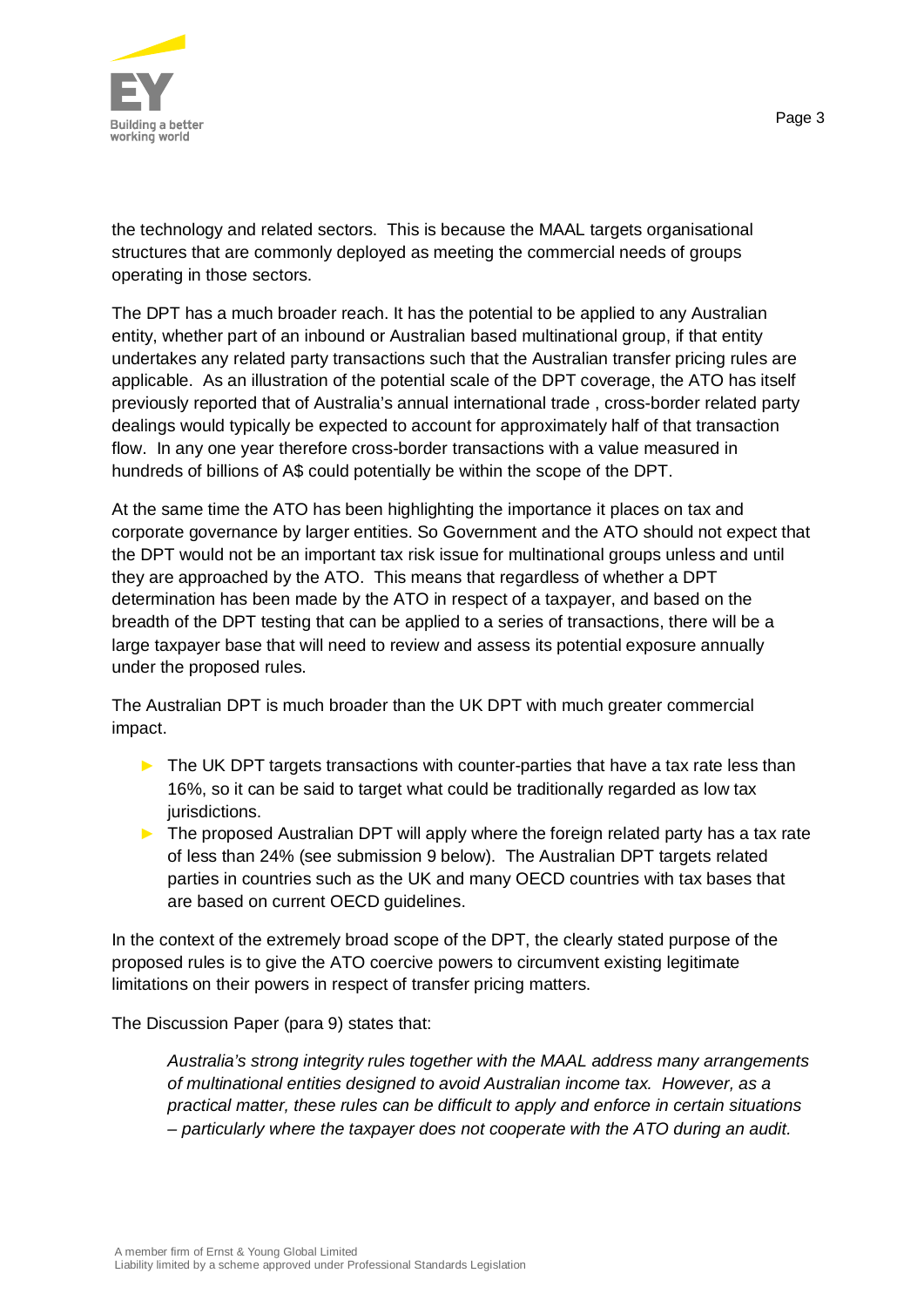

Taxpayers and their advisers might dispute that there is any systemic lack of cooperation by taxpayers in transfer pricing audits that would justify the DPT as a response with its wideranging impact, rather than a more targeted policy response. The perceived constraints on the ATO in respect of its audit activity, that the ATO regards as presenting 'difficulty' as a 'practical matter' are however based on a combination of taxpayer rights, procedural fairness, and territorial limits on jurisdiction based on the rule of law. All taxpayers, including multinational corporate groups have a reasonable expectation that their rights will be able to be determined on a principled basis and applied with consistency. Merely relying on existing legal rights should not of itself constitute a lack of cooperation by a taxpayer.

The ATO's perceived difficulties may also be compounded by their own inflated expectations as to the documentation ordinarily produced as an incident of commercial activity.

The policy intent of the DPT is clearly stated that the potential imposition of the DPT by the ATO is to be a means to bring economic pressure on taxpayers involved in transfer pricing disputes to alter their tax position to that which would otherwise be based on their existing rights and current limitations on ATO powers. This context is, we believe, important in considering how the rules should be framed and how the governance and administration of these powers should apply, as outlined below.

This is also why in our view further consultation on the design of the proposed law is needed before legislation is drafted.

## **2. The DPT should only be enacted with stringent controls**

As an example of its coercive objectives, the DPT is stated to "provide the ATO with greater powers to deal with taxpayers who transfer profits, assets or risks to offshore related parties using artificial or contrived arrangements to avoid Australian tax and who do not cooperate with the ATO" [Discussion Paper, para 12]. Statements such as this cause concern as without appropriate controls and governance around the new wide-ranging powers to be conferred on the ATO, the DPT would reserve solely to the ATO the role of determining not only when tax arrangements are artificial or contrived, but also when a taxpayer is to be regarded as not cooperating with the ATO.

The consequences for a taxpayer of the ATO making a determination that tax arrangements offend transfer pricing rules and that the taxpayer is being uncooperative are that a significant penalty tax can be imposed by the ATO in order to exert economic influence to compel the taxpayer to compromise its Australian tax position for reasons other than the technical merits of the transactions or structures under review.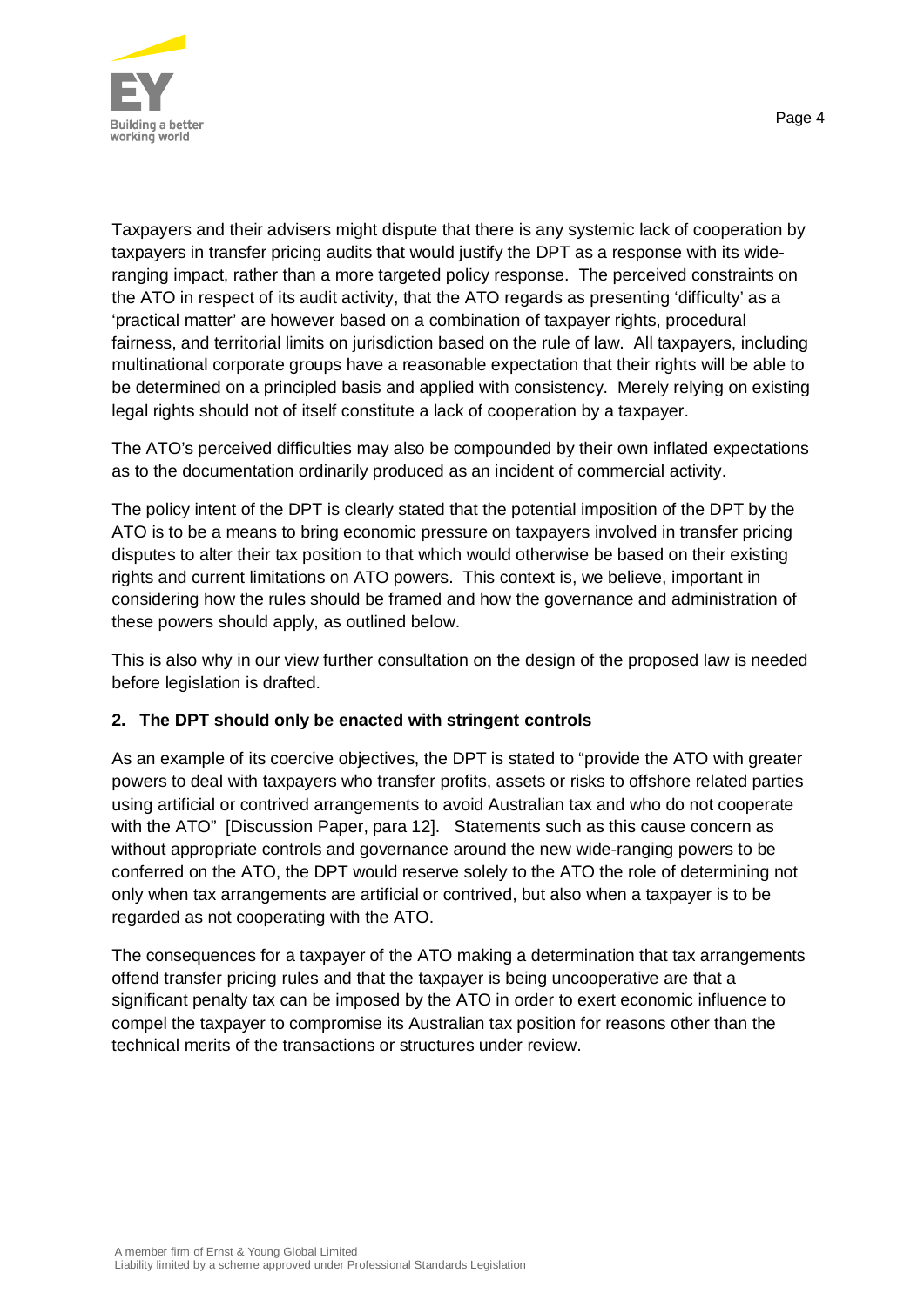

#### **External review prior to the issue of DPT assessments**

Whether the DPT is to be incorporated into the existing Part IVA as with the MAAL, or otherwise, we submit that DPT assessments should not be able to be issued by the ATO unless and until the issue of the proposed assessment has been reviewed by a an appropriately qualified individual (eg a retired judge or appropriately qualified individual experienced in tax matters) or a panel comprised of members who are not current ATO officers. Before a DPT assessment should issue the responsible reviewing body should be satisfied of the following:

- ► That there is a transfer pricing issue that is in dispute between the taxpayer and the ATO that involves an artificial or contrived arrangement as defined by the scope of the DPT (a prima facie case only); and
- ► That based on the history of the dealings between the taxpayer and the ATO, there is clear evidence of a lack of cooperation on the part of the taxpayer in respect of reasonable requests made by the ATO and that the dispute could not be determined appropriately under the transfer pricing regime that currently exists under Australian domestic law.

We do not expect the DPT external review should not become an additional forum for the consideration of the substantive transfer pricing dispute but it should make a determination as to whether it is appropriate to effectively remove the dispute from the existing transfer pricing regime so that it is brought within the framework of a DPT disputed assessment.

This 'pre-DPT' external review could itself provide an incentive and forum for a resolution of the substantive dispute without the inflexible time periods, processes and financial penalties of the DPT having been triggered by the issue of an assessment.

#### **Double jeopardy**

We submit that another important control requires that before a DPT assessment can be issued the ATO must elect that, while the DPT assessment is in effect, the ATO could not make a transfer pricing determination in respect of the same transaction for the same income period under existing transfer pricing rules.

As part of its coercive mechanism described in the Discussion Paper, a DPT assessment by the ATO will require up-front payment of the penal DPT liability in full before it can be contested by a taxpayer. At the same time the ATO may exercise its power under existing transfer pricing rules to amend an assessment to tax for the same period as that covered by the DPT assessment in respect of the same related party transaction. That amended assessment would be expected to bring with it tax penalties, will impose the onus of proof on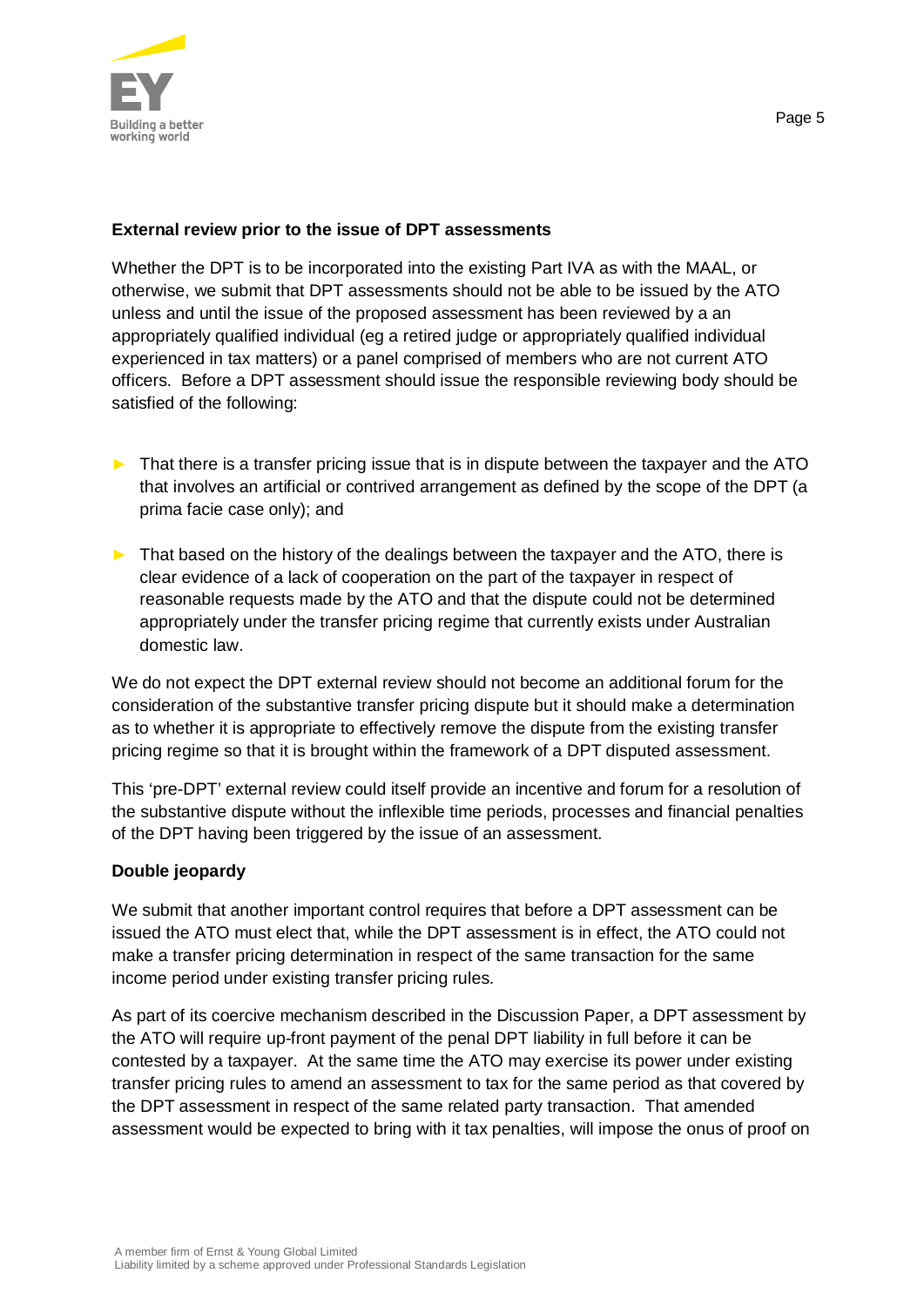

the taxpayer to demonstrate that the assessment is excessive, and any dispute of the assessment will not be a bar to summary judgement or recovery procedures by the ATO. Under existing guidelines we would expect the ATO to require the taxpayer to pay at least half of the amount of the disputed tax up front before continuing to pursue any rights of objection and appeal under existing rules.

Without an express bar to the duplicate issue by the ATO of both a DPT assessment and a parallel amended assessment to income tax under existing transfer pricing rules, the economic pressure on the taxpayer could be further aggravated beyond what is contemplated by the DPT.

We submit that current administrative guidelines in respect of double exposure to up-front tax payments in respect of the same disputed transaction would not be sufficient to protect taxpayers from the potentially oppressive application of the DPT and existing transfer pricing rules which, like the DPT, also give the ATO sweeping powers to reconstruct the same intercompany transactions that are within the scope of the DPT. Taxpayers will need legislative safeguards.

A failure to enact appropriate external controls on the exercise of this coercive power by the ATO has the potential to undermine confidence in the Australian tax system, would therefore represent another element of sovereign risk for foreign investors, and as a result act as a disincentive to foreign investment in Australia.

## **3. The DPT law should not be enacted as a tax separate from an income tax**

We understand that the mechanism for the assessment of the DPT may be incorporated into the *Income Tax Assessment Act*. As with the MAAL it could be enacted within the General Anti-avoidance Rule in Part IVA of the 1936 Act. At the same time paragraph 41 of the Discussion Paper states that the DPT will not be deductible or creditable for income tax purposes and we further understand that the DPT would be imposed by Parliament in a *Ratings Act* that is separate from that which imposes income tax.

We submit that if the DPT is to be imposed, that the mechanism should be to levy income tax on an item of statutory income that can properly be made assessable to tax for an Australian taxpayer within the scope of s6-10 of the 1997 Act. Such an amount should be subject to tax under the *Income Tax Rates Act 1986* at the corporate tax rate with, a penalty tax of 10% imposed to bring it to a 40% effective tax rate. We further submit that only transactions that can be taxed within the above framework should be subject to the DPT (see comments below as to the scenario in Discussion Paper Appendix B.3)

A taxing mechanism for DPT outside of that which currently applies to income tax would mean that under Australia's various Double Tax Agreements the DPT would not be expected to fall within the scope of 'the income tax' for the purposes of 'Taxes Covered' by such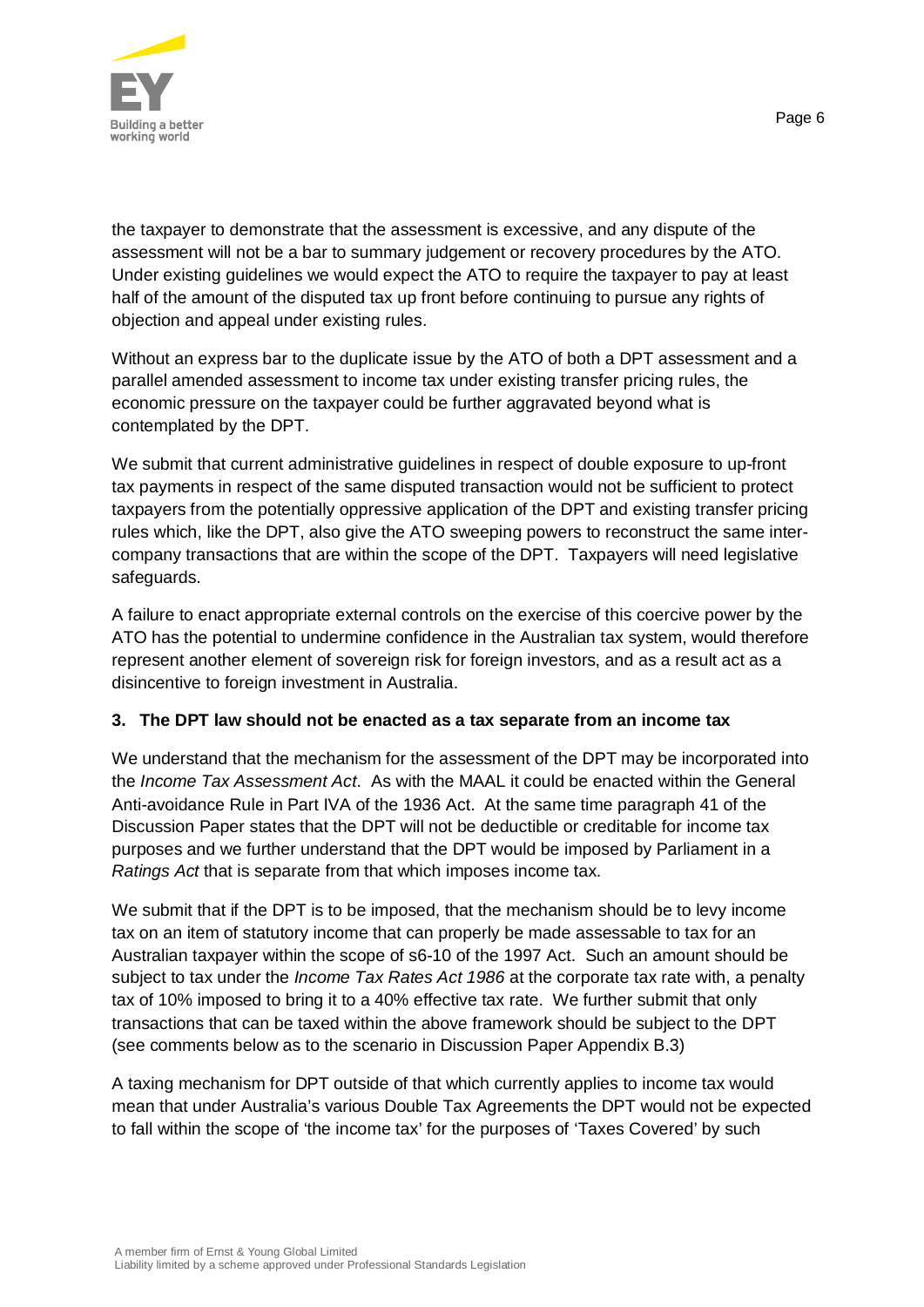

treaties which are typically dealt with in Article 2(1) as taxes contemplated by the parties at the time the treaty was concluded. Instead, and at best, taxpayers would need to rely on Article 2(2) to seek agreement of the Competent Authority of the treaty partner countries that the DPT is 'identical' or 'substantially similar' to an income tax. Given the potentially arbitrary nature of transaction reconstructions under the DPT rules, the failure to take account of allowable arm's length payments (see below), the fact that it would be imposed outside of the income tax framework and not creditable against income tax, it is likely that the DPT would not be treated as an income tax by Australia's treaty partners.

Appendix B.3 of the Discussion Paper highlights this issue. The DPT assessment in that scenario purports to impose tax on a transaction between Foreign Co A and Foreign Co B, neither of which is an Australian tax resident. At the same time the jurisdiction of Co A would be expected to impose tax on the receipt (in that example at a rate 12.5%), possibly with a credit for withholding taxes deducted in the jurisdiction of Co B. It is submitted that this is an example where the DPT could not be said to be imposed on the income, profit, revenue, turnover or any acceptable measure of a taxpayer that would have standing to seek relief under Australia's tax treaty with either country A or B in the event that those either or both of those countries do in fact have a double tax agreement with Australia.

As with the UK DPT, the consequence of the Australian DPT not being respected as an income tax could have a profound effect on cross border investment.

Australia is only the first country to imitate the UK initiative and to implement its own version of the DPT. It is highly possible that other countries could follow with such unilateral action instead of adopting an OECD based coordinated approach. The practical impact of this proliferation and the DPT not being regarded as an 'income tax' in the absence of meaningful progress on BEPS Action Points 14 (Dispute Resolution) and 15 ( Multi-lateral instrument to modify tax treaties), is that DPT would be beyond the coverage of double tax treaty relief whether by allowance of tax credits, agreed allocation of taxing rights, or mutual agreement procedures. As a result there will be a significant and growing area of crossborder tax disputes where Multinational taxpayers are exposed to potential double taxation without any recourse to a dispute resolution process. Again, this has the potential to create a disincentive to cross-border investment and undermine an intended operation of bi-lateral tax treaties being the facilitation of international capital flows.

# **4. The DPT should not apply where a counter-party to a related party transaction with an Australian entity is tax resident in a jurisdiction that is on the 'white list' for Australian CFC purposes**

Seven countries are regarded by the Australian tax system as being on the 'white list' for Australian CFC purposes: the UK, the US, Canada, New Zealand, Japan, Germany, and France. There are a range of appropriate Australian tax compliance concessions currently available to Australian entities that have controlled subsidiaries in such jurisdictions. These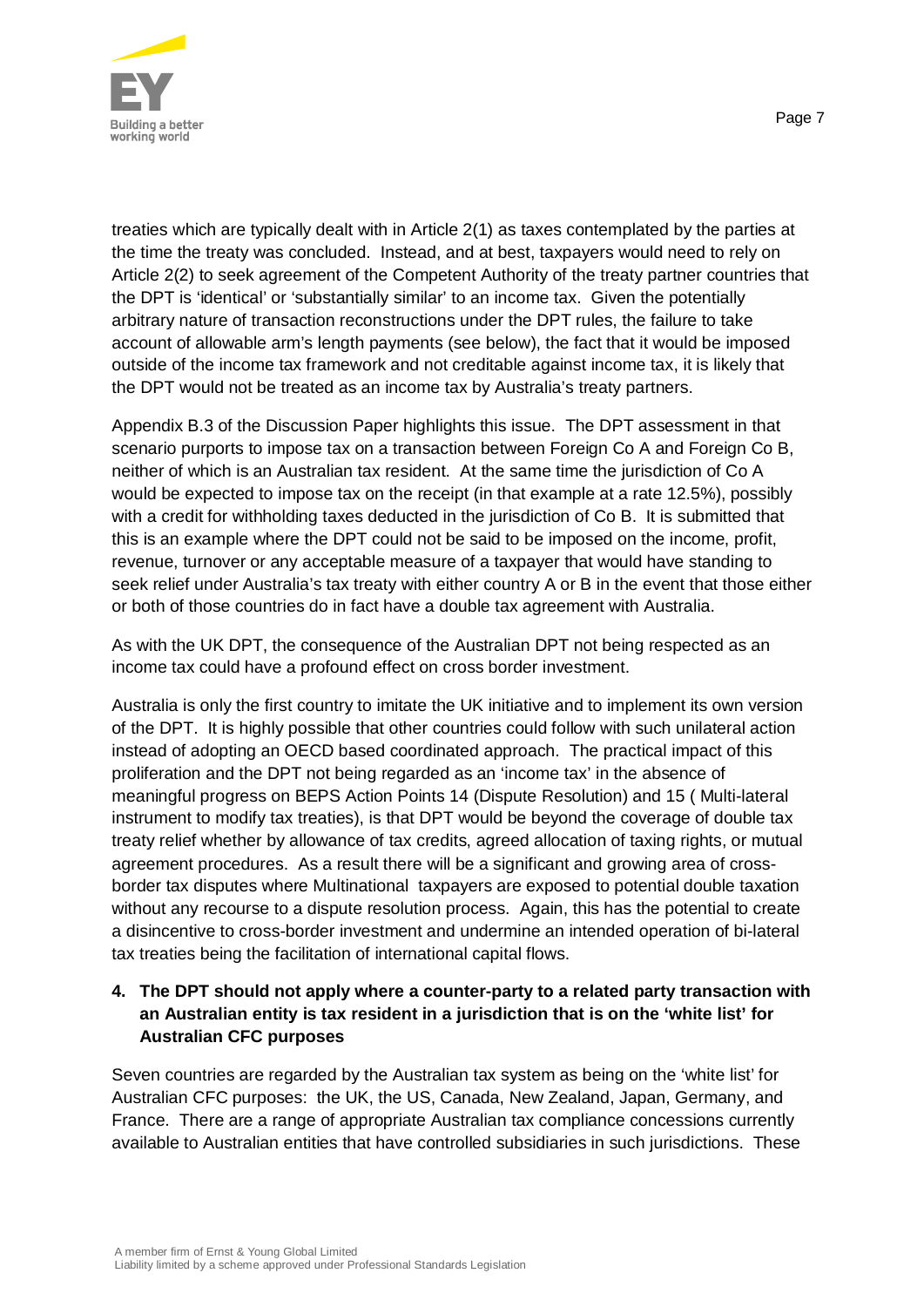

concessions have been afforded as a matter of tax policy to Australian taxpayers because such jurisdictions are regarded by the Australian Government, as advised by its Revenue authorities, as being as being "closely comparable" tax jurisdictions (See: EM to 1997 CFC changes para 3.4). The attributes of a closely comparable tax jurisdiction are not controversial and would typically include a combination of:

- ► A headline corporate tax rate comparable to Australia's;
- $\blacktriangleright$  A comprehensive tax base supported by integrity rules;
- $\blacktriangleright$  Rules for taxpayers to establish tax residency;
- ► Preferably to have a double tax agreement with Australia; and
- $\blacktriangleright$  The overall impact of the operation of the tax rules of such a jurisdiction is that tax deferral is not readily and broadly available and that income is therefore generally subject to tax on a current basis in a manner that as a matter of policy is sufficiently comparable with the Australian tax system.

Of the white listed countries currently only the UK has a headline corporate tax rate that would be considered low enough to give rise to an effective tax mismatch for DPT purposes however in all other respects it continues to demonstrate that its tax system continues to meet the other requirements for a comparable tax jurisdiction. Indeed while UK tax integrity rules have now inspired tax policy and law makers in Australia in respect of both the MAAL and the DPT, the UK has a comprehensive transfer pricing regime and anti-arbitrage rules that pre-date by many years any responses to the OECD BEPS Action 2.

Given the potentially broad scope of the DPT and the compliance burden on taxpayers such as listed companies to self-assess their potential DPT exposure annually for financial reporting purposes, it is submitted that improved clarity can be provided and compliance costs reduced in situations where inappropriate tax outcomes should not be expected to arise from cross-border transactions involving counter-parties in a 'white listed' jurisdiction. It is submitted that this should be achieved by the following features being written into the DPT rules:

- $\triangleright$  No effective tax mismatch can arise where the counter-party to a related party transaction is tax resident in a white listed country;
- ► Where an entity that is a counter-party to a related party transaction is tax resident in a white listed jurisdiction it should be assumed that based on the domestic law tax integrity rules applying in that jurisdiction, that the economic substance pre-condition for exclusion of the DPT will be satisfied by the taxpayer; and
- ► No conduit tracing should be possible in respect of back-to-back transactions to effectively look through an entity in a white listed jurisdiction to allow the ATO to reconstruct a transaction to determine that an effective tax mismatch arises as a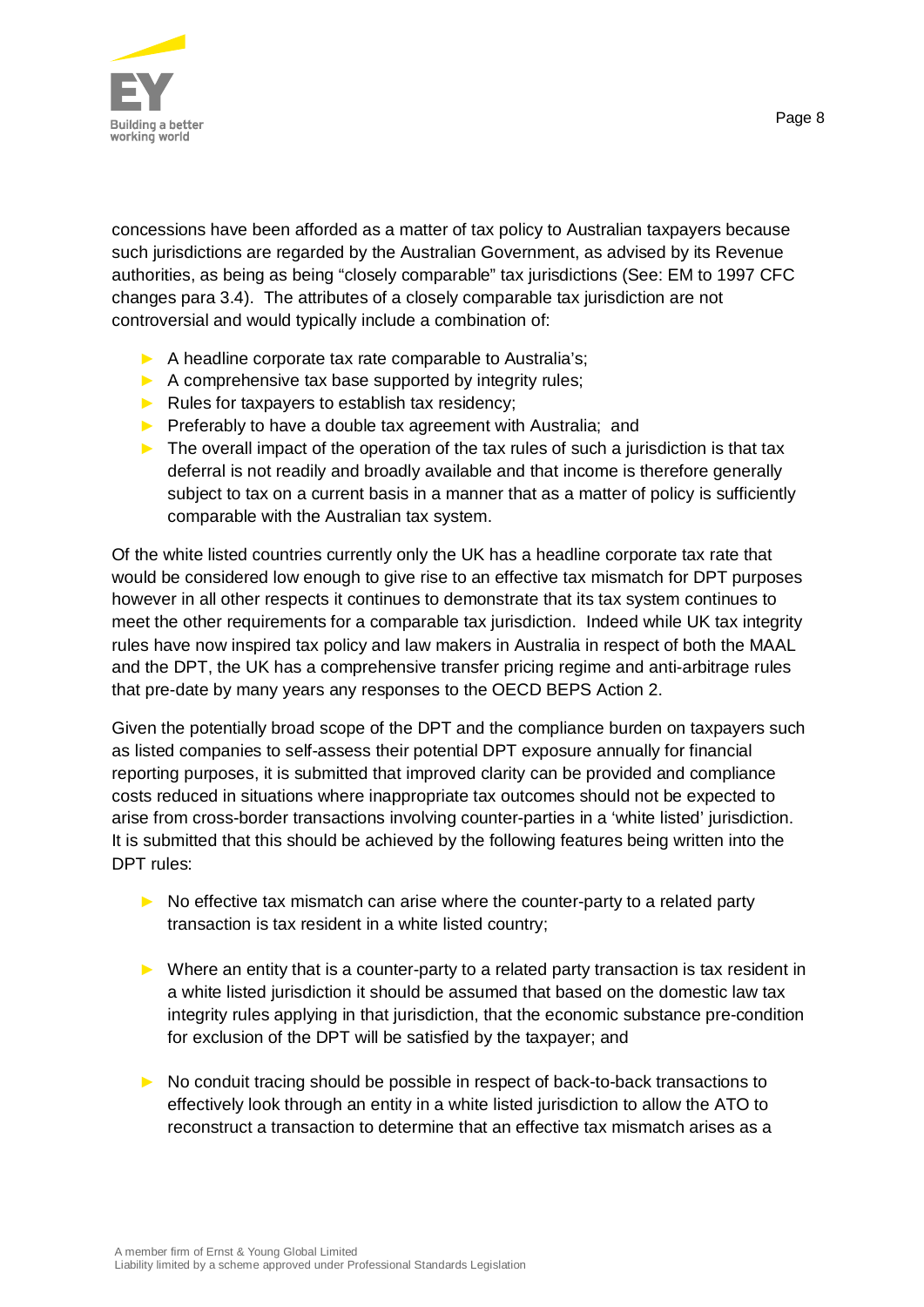

result of a series of transactions. In effect, the DPT enquiry should go no further than a counterparty in a white listed jurisdiction.

Based on the standards that have been applied previously to such tax jurisdictions by Australian tax policy makers and continue to apply, there is no justification for applying the DPT where transaction counter-parties are tax resident in such countries. Conversely, the carve out we propose is a sensible compliance measure that is consistent with policy applied elsewhere under Australian tax rules.

## **5. Existing inter-company arrangements should be grand-fathered in order to mitigate the retrospective impact of the new rules**

The DPT will have the potential to be applied with retrospective effect. The potential for an unreasonable application of the DPT can be demonstrated by reference to Appendix B.3 of the Discussion Paper which is referred to as an: *Example of an Understated Income Reconstruction Scenario.* The example describes an outbound asset transfer to a foreign affiliate of an Australian company. The income derived by the foreign affiliate in exploiting or using the asset gives rise to an effective tax mismatch such that the income derived by the foreign affiliate is within the scope of the DPT rules. As a consequence a DPT assessment is imposed on the Australian company that originally transferred the income producing asset to its foreign affiliate.

Without safeguards the DPT could be applied to a situation where an asset transfer as described in Scenario B.3 took place many years ago but as the asset continues to produce income that is taxed at a rate lower than 24% it is potentially subject to DPT. The asset transfer may have taken place at such a time that it can no longer reasonably be expected that the taxpayer would still retain records in respect of the initial transfer or that those responsible for the transfer are still available to explain the transaction. Based on the fact that many countries have been reducing corporate tax rates over time, it is also possible that when the initial asset transfer took place the use of the asset to produce income may not have given rise to an effective tax mismatch, however with subsequent tax rate reductions a tax mismatch may now arise, UK companies are an obvious example.

It is submitted that:

- ► The DPT should not be applied to transactions taking place under inter-company arrangements that have been put in place before the announcement by the Government of the introduction of the DPT.
- ► The DPT should not be applied to reconstruct transactions more than five years after the end of the income year in which the first transaction relevant to the DPT assessment occurred.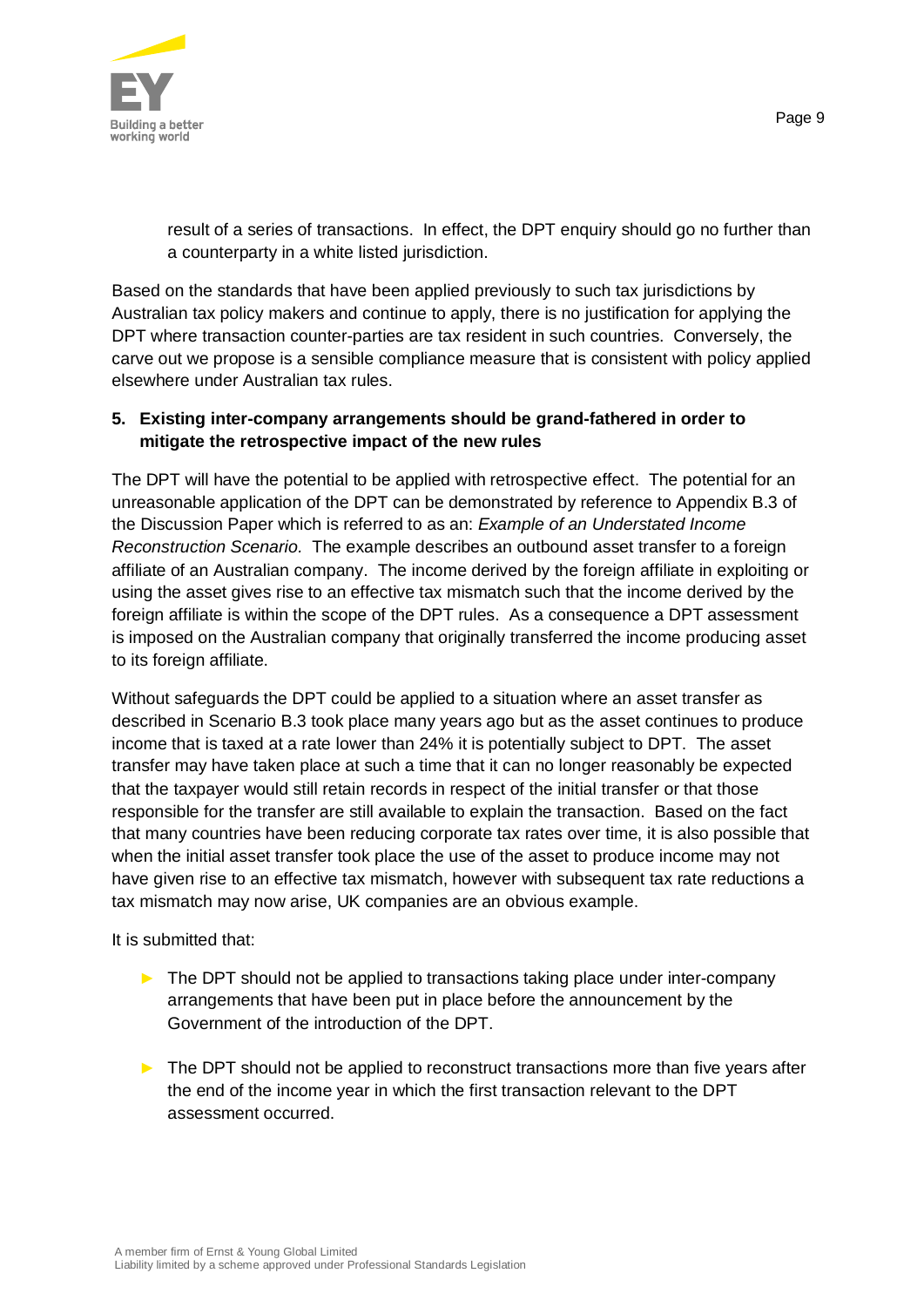

► The DPT should not be applicable in respect of any inter-company arrangement that when initially implemented did not give rise to an effective tax mismatch. An Australian taxpayer should not be exposed to tax risk as a result of another jurisdiction reducing its tax rate after a transaction has been put in place.

## **6. The methodology proposed to calculate the DPT in 'excessive payment cases' fails to take account of allowable arm's length pricing and will therefore lead to double taxation**

Appendix B.1 of the Discussion Paper describes an: *Example of an 'Inflated Expenditure' Scenario*. The methodology for determining the DPT amount is described in para 32 of the Discussion Paper:

*For the purposes of determining the DPT assessment, where the deduction claimed is considered to exceed an arm's length amount ('inflated expenditure' case), the provisional Diverted Profits Amount will be 30 per cent of the transaction expense.*

In such a case, the DPT is levied in respect of the entire transaction expense that should therefore be comprised of both an arm's length component and a component that the ATO believes to be in excess of the arm's length amount. In the event that the counter-party to the transaction is tax resident in a country that has a double tax treaty with Australia, to the extent that the DPT is levied in respect of the arm's length component of the transaction expense it would be exposed to double taxation.

The arm's length component of a transaction expense as described in Appendix B.1 cannot be a tax on the "income" of the Australian paying entity. Under Australia's tax treaties such an amount would be properly characterised as an allowable expense and would become the income of the counter-party. Any tax levied by Australia in respect of that component of the payment would be in breach of the relevant tax treaty and as such not subject to tax relief in the jurisdiction of the counter-party. Similarly we would not expect the parties to the transaction to be able to avail themselves of Mutual Agreement Procedures where taxes are levied in breach of a tax treaty.

The Discussion Paper (p12) does describe a situation where the DPT assessment is subsequently adjusted down to take account of the arm's length amount. This subsequent reduction does not mitigate the fact that the initial DPT assessment purports to levy Australian tax on an element of arm's length income that is derived by a foreign entity and assumes that it is an adjustment that the taxpayer agrees with.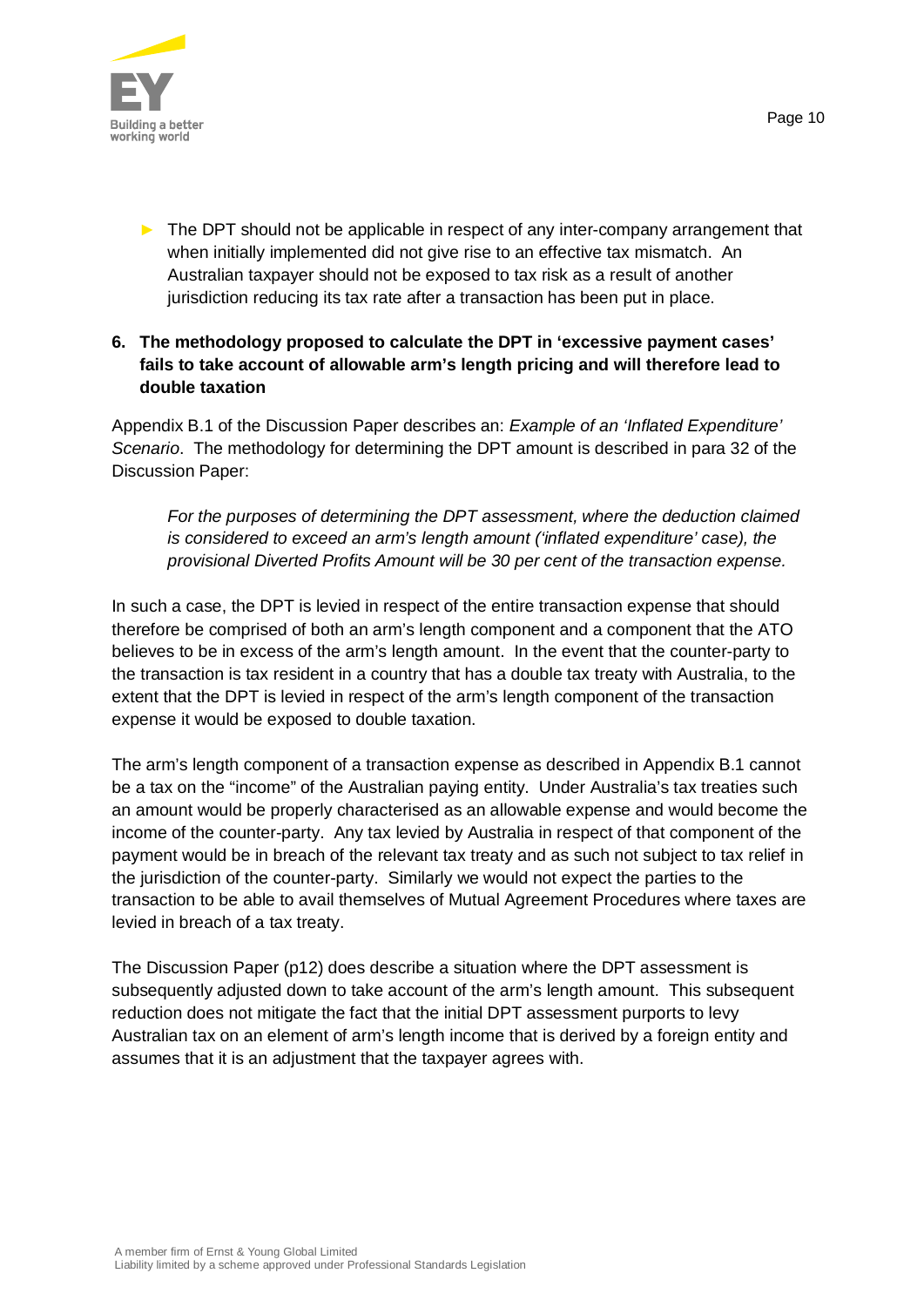

Page 11

We believe that this issue compounds our concerns raised at Item 3 above. The DPT will not only significantly increase the risk of double taxation but it will do so while denying taxpayers any structured bi-lateral forum within which to resolve such conflicts.

It is submitted that in issuing a DPT assessment the ATO must make a determination of an appropriate arm's length component of any payment and that any DPT assessment shall be limited only to an amount which the ATO alleges is excessive.

## **7. The DPT should not be applied to financing transactions**

It is submitted that the DPT should not be applied to financing and related arrangements. In particular, there should be an exemption for such arrangements from being regarded as having insufficient economic substance.

In our view, Australia has robust transfer pricing and thin capitalisation rules which ensure that financing and related transactions are conducted on arm's length terms. The transfer pricing rules in particular apply the KERT analysis and this looks to the substance of the relevant transaction to determine appropriate pricing. In our view, such rules ensure that Australia is getting its fair share of the profits from transactions referable to economic activity in Australia.

For comparison purposes, we note that the UK DPT specifically excludes loans and related arrangements. In addition, the HMRC applies the KERT analysis (Key Entrepreneurial Risktaking) in determining whether or not a particular transaction/arrangement has economic substance and therefore does not have a purpose of avoiding UK corporate tax. Provided that an appropriate arm's length pricing is applied to the financing and other arrangements, there is no purpose of avoiding the UK corporate tax and hence no liability to the UK DPT arises. In this regard, we note that HMRC excludes shared service arrangements and hedging arrangements of multinational banks as well as securitisation vehicles from the scope of the UK DPT. In our view, this is the correct approach.

Finally, the recently enacted multinational anti-avoidance rules exclude debt and equity interests from their scope. To not exclude similar arrangements from the DPT would produce anomalous outcomes.

#### **8. The DPT should not be applied to collective investment vehicles**

Australia is a capital importing country, and much of that capital is provided through offshore collective investment vehicles. Our Government and the Board of Taxation have acknowledged that the primary purpose of a collective investment vehicle is the pooling of funds from multiple investors (in the same or across different countries) to make significant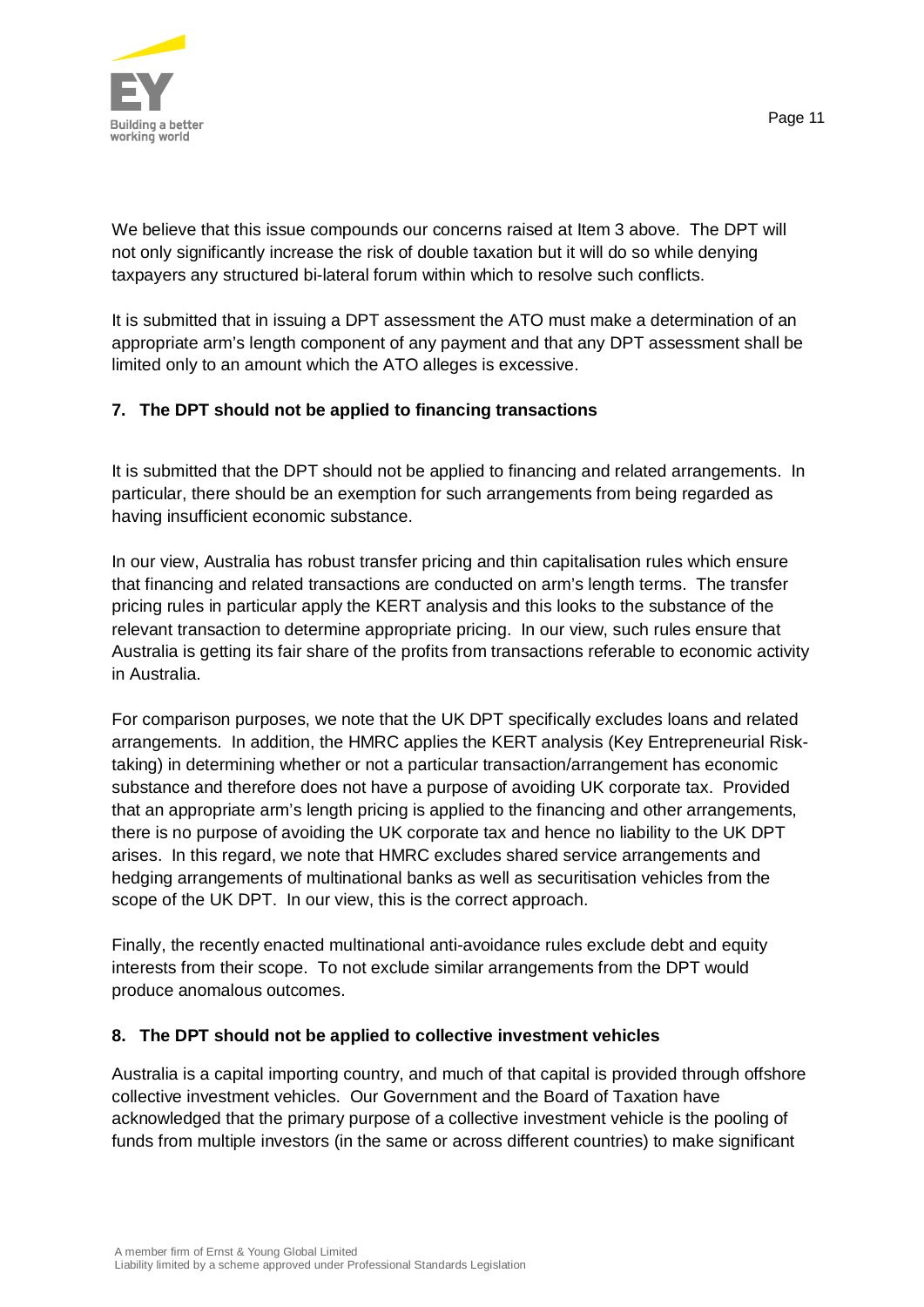



investments. The collective investment vehicle allows investors to participate in more diversified investments on a larger scale. The underlying investments include equities, bonds, derivatives, real estate and infrastructure.

In all countries (including Australia), collective investment vehicles are structured as "flowthrough" entities for tax purposes. This is premised on taxation being levied at the level of the investor in the home country as if the investor invested directly in the underlying investments. Our Government and the Board of Tax are supportive of this tax neutral treatment as evidenced in the Board of Taxation Report on the "Review of Tax Arrangements Applying to collective investment vehicles".

Generally, collective investment vehicles hold investments through special purpose subsidiaries for legal and commercial reasons (e.g. ring-fencing of liabilities or risks associated with a particular investment). In light of the tax neutral principle applicable to collective investment vehicles, these subsidiaries are generally set up in countries with tax regimes that preserve tax neutrality. In this regard, any related party transaction is likely to fail the 80% threshold for effective tax mismatch.

In addition, as collective investment vehicles are effectively pooling entities only, all collective investment vehicles and their subsidiaries do not have any employees or operations. Generally, the collective investment vehicles and their subsidiaries are established in countries where the investment manager has a physical presence (e.g. investment managers, fund administrators etc.). Accordingly, unless substance is attributed to the substance of the investment manager, it will be difficult for all collective investment vehicles and their subsidiaries to meet the economic substance exclusion.

For completeness, some of the largest global investors comprise sovereign wealth funds and pension funds. In this regard, most sovereign wealth funds and pension funds are exempt from tax in their home country. Given the nature of these investors and the potential level of regulatory scrutiny in their home country, the proposed new rules should not apply to them. This is in line with the UK DPT.

Under the UK DPT, pursuant to subsection 107(6) of the Finance Act 2015 (UK), the effective tax mismatch requirement is exempted where they arise solely from:

- "(d) a payment to an offshore fund or authorised investment fund—
	- (i) which meets the genuine diversity of ownership condition (whether or not a clearance has been given to that effect), or
	- (ii) at least 75% of the investors in which are, throughout the accounting period, registered pension schemes, overseas pension schemes, charities or persons who cannot be liable for any relevant tax on the ground of sovereign immunity."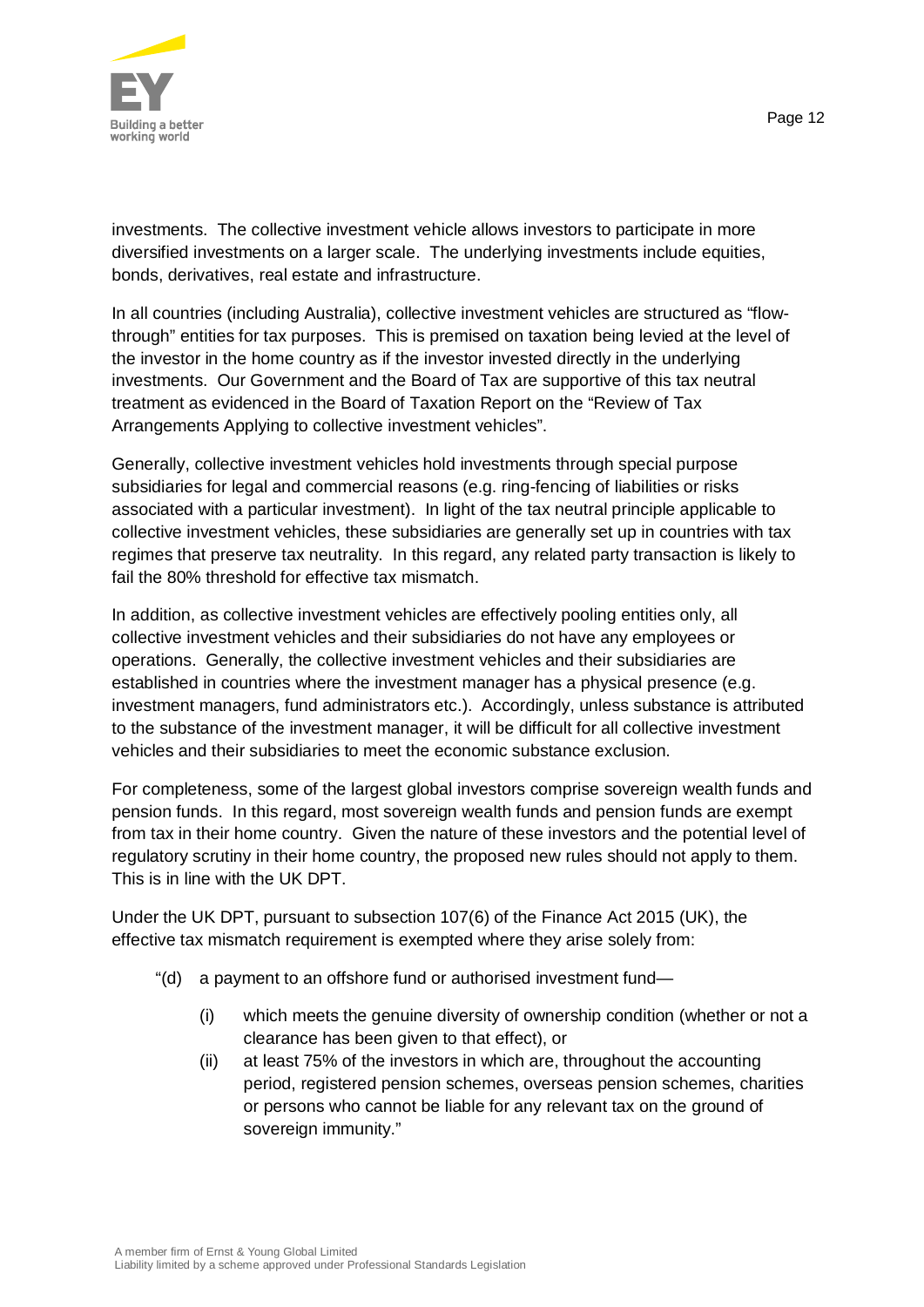

On this basis, and consistent with the UK DPT, we submit that the Australian DPT should include an exclusion for collective investment vehicles and their subsidiaries.

## **9. The DPT should not apply to insurance, reinsurance nor captive insurance arrangements that genuinely transfer risk to offshore locations**

The DPT should not apply to offshore insurance or reinsurance activities. Division 15 of the ITAA 1936 adequately deals with such arrangements where the legislature so intended.

Similarly, the DPT should not apply to captive insurance entities that are exposed to significant losses under an arrangement(s) that transfer insurance risk(s). Such entities are normally authorised and registered to conduct an insurance business in the local offshore jurisdiction and have the financial capacity to pay any insurance claim that it is required to make in relation to the risk insured. Again, Division 15 of the ITAA 1936 adequately deals with such arrangements where the legislature so intended.

## **10. The 80% effective tax mismatch threshold for the non-application of the DPT is too high**

The proposed DPT would only apply where a cross-border related party transaction gives rise to an effective tax mismatch meaning for example that the effective tax liability of the counter-party is less than 80% of the corresponding reduction in the Australian tax liability. It is not clear how this effective tax rate differential is to be determined and we anticipate that this is a matter for consultation when draft legislation is formulated. However as a policy matter we submit that the threshold is inappropriate.

The impact of the threshold basically means that if the counter-party to the transaction has a tax rate of less than 24% (against a 30% Australian tax rate) the transaction would be within the scope of the DPT.

It is worth noting that while Australian tax policy makers are imitating their UK counter-parts, the UK applies its DPT as part of a broader package of tax integrity rules to protect a tax base that is far more globally competitive than Australia's (tax rate, tax base etc).

In order to target cross-border related party transactions involving jurisdictions similar to those effectively targeted by the UK DPT rules (an effective tax rate of 16% or less), the Australian DPT threshold would need to be set at approximately 53% of the Australian tax rate.

► We submit that in order to reduce compliance costs and better target the application of the DPT, the threshold rate for an effective tax mismatch should be reduced to narrow the range of jurisdictions potentially within the scope of the DPT to more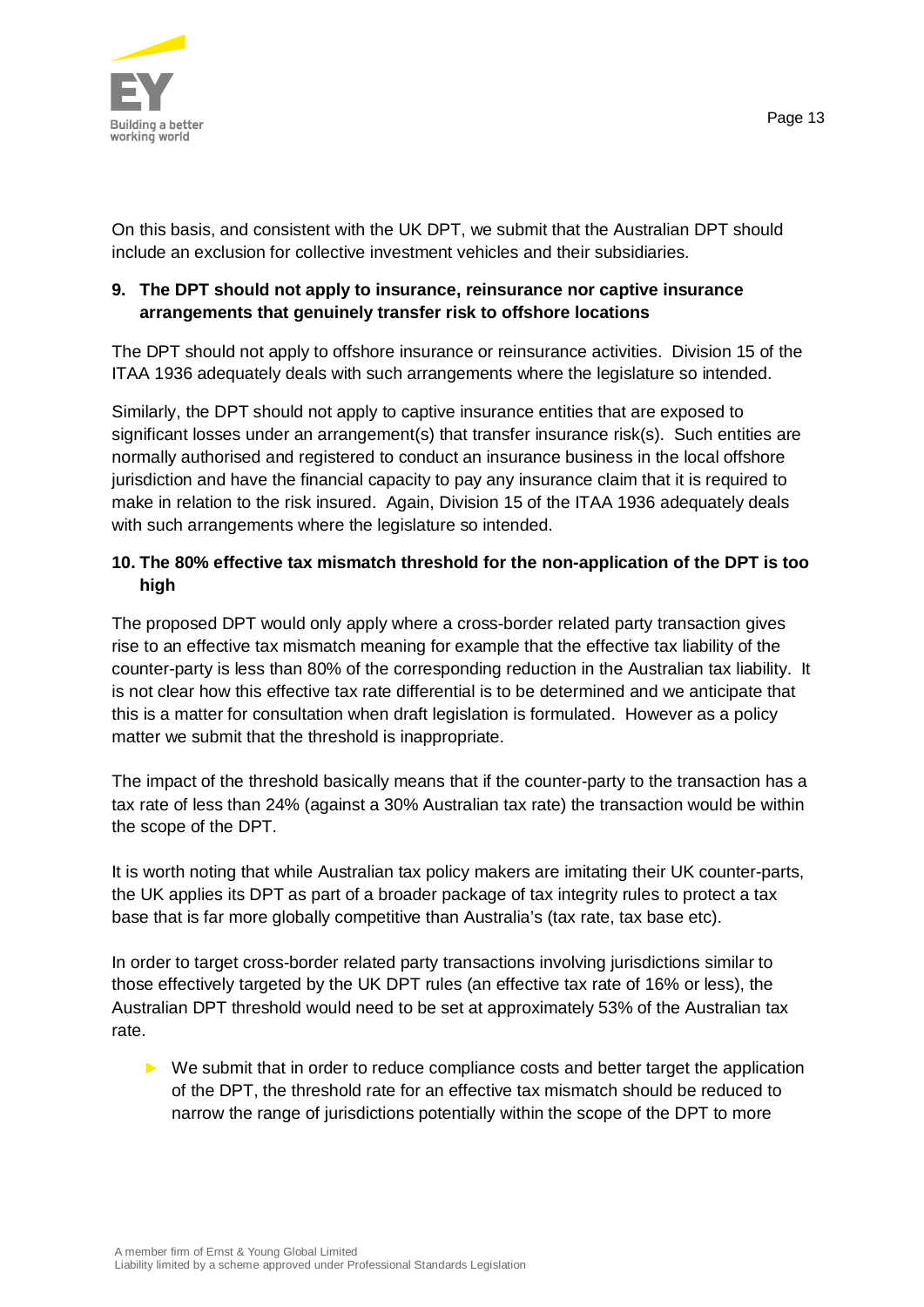

closely align with the UK rules.

 $\triangleright$  For the purposes of determining the existence of an effective tax mismatch, the tax liability of a foreign company needs to take account of foreign tax consolidation, grouping rules and rules for the taxation of flow through entities whereby tax liabilities may be discharged by an entity other than that which legally derived the relevant income. We understand that these issues have proved challenging when formulating the UK DPT.

# **11. The DPT should not be applied to reconstruct a related party transaction where, notwithstanding an effective tax mismatch the Australian tax liability has not been reduced**

The DPT rules need to recognise that any relevant transaction may have a counterfactual scenario where, ignoring Australian tax issues, the Australian party to a cross-border related entity transaction would have had the same Australian tax outcome. This is clearly legislated in the UK DPT.

This issue is best illustrated by reference to the example in Appendix B.2 of the Discussion Paper which describes an Australian company leasing an income producing asset from a related party entity in a lower tax jurisdiction. The ATO would apply the DPT to deny the deductibility of the lease payments and re-characterise the transaction to be an equity funded purchase of a depreciable asset by the Australian entity. A reasonable and eminently commercial alternative hypothesis however is that instead of leasing the asset from the leasing entity in the low tax jurisdiction, the Australian entity would have leased the asset from its foreign parent in the higher tax jurisdiction that would not have given rise to an effective tax mismatch. In such a scenario the Australian tax base has not been eroded as the amount of Australian tax paid, including withholding taxes could be expected to be the same in either scenario.

The UK DPT rules have clear "alternative provision" rules that apply where the same of a similar transaction at the same price could be entered into by the Australian entity involving entities that would not give rise to an effective tax mismatch.

It is submitted that the DPT should not apply if on a reasonable alternative hypothesis the transaction could have been entered into by the Australian taxpayer without the effective tax mismatch arising.

#### **Implementation issues**